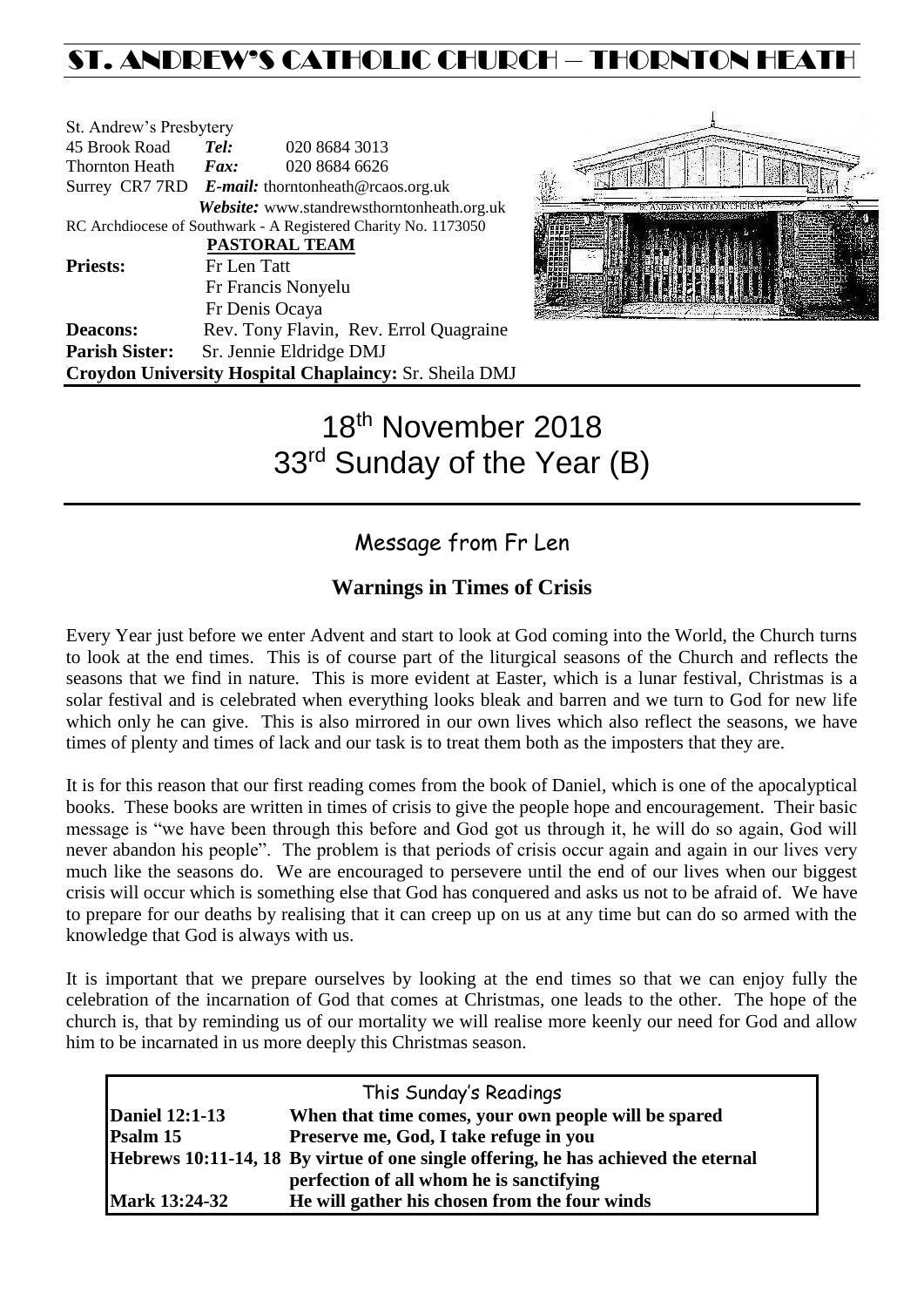|                                        |                    | $U(1)$ y $101$ $110$ $100$             |                                  |
|----------------------------------------|--------------------|----------------------------------------|----------------------------------|
| <b>Sunday 18th November</b>            |                    | 6.00pm (Saturday) First Mass of Sunday | Parishioners                     |
| 33 <sup>rd</sup> Sunday of the Year    |                    |                                        |                                  |
| (B)                                    | 9.30am             | Mass                                   | November List                    |
|                                        | 11.30am            | <b>Mass</b>                            | Michael Ryan RIP (Anniv)         |
|                                        | 5.00pm             | <b>Rosary</b>                          |                                  |
| World Day of the Poor                  | $5.15 - 5.45$ pm   | <b>Exposition and Benediction</b>      |                                  |
|                                        | 6.00 <sub>pm</sub> | <b>Mass</b>                            | Gaston & Marie Lourdes Leung RIP |
|                                        | $7.00 - 9.00$ pm   | <b>Charismatic Prayer Group</b>        |                                  |
| Monday 19 <sup>th</sup> November       | 7.30am             | Mass                                   | John Lawrence Fernandes RIP      |
| Feria                                  | 10.00am            | Mass                                   | November List                    |
| Rev 1:1-4. 2:1-5                       | $5.45 - 7.15$ pm   | <b>Beavers (hall)</b>                  |                                  |
| Lk 18:35-43                            | $7.00 - 8.00$ pm   | <b>Parish Surgery</b>                  |                                  |
|                                        | $7.30 - 9.00$ pm   | Scouts (hall)                          |                                  |
| Tuesday 20 <sup>th</sup> November      | 7.30am             | Mass                                   | November List                    |
| Feria                                  | 10.00am            | Mass                                   | Paul Etuka RIP                   |
| Rev 3:1-6. 14-22                       | 7.45pm             | R.C.I.A.                               |                                  |
| Lk 19:1-10                             |                    |                                        |                                  |
| <b>Wednesday 21st November</b>         | 7.30am             | Mass                                   | Pam Freeman (Birthday)           |
| The Presentation of the                | 10.00am            | <b>Mass</b>                            | November List                    |
| <b>Blessed Virgin Mary</b>             | 2.00 <sub>pm</sub> | <b>Active Retirement Group</b>         |                                  |
| $Rev 4:1-11$                           | 6.00pm             | <b>Lectio Divina Group (hall)</b>      |                                  |
| Lk 19:11-28                            | 7.30pm             | <b>Legion of Mary (hall)</b>           |                                  |
| Thursday 22 <sup>nd</sup> November     | 7.30am             | Mass                                   | John & Jules Fernandes RIP       |
| St Cecilia                             | 10.00am            | Mass                                   | November List                    |
| Rev 5:1-10                             | $7.00 - 8.30$ pm   | <b>Cubs (St James the Great)</b>       |                                  |
| Lk 19:41-44                            | 7.30pm             | <b>Spirituality Talk (hall)</b>        |                                  |
| Friday 23rd November                   | 7.30am             | Mass                                   | November List                    |
| St Clement I                           | 10.00am            | Mass                                   | Marie & Antoni Hadjizorzi RIP    |
| Rev 10:8-11                            |                    |                                        |                                  |
| Lk 19:45-48                            |                    |                                        |                                  |
| Saturday 24 <sup>th</sup> November     | 9.30am             | <b>Bereavement Mass</b>                | November List                    |
| Saints Andrew Dung-Lac                 | $10.00 - 10.30$ am | <b>Confessions</b>                     |                                  |
| and Companions                         | $5.00 - 5.30$ pm   | <b>Confessions</b>                     |                                  |
| Rev 11:4-12                            | 6.00 <sub>pm</sub> | <b>First Mass of Sunday</b>            | Patrick Tiernan RIP              |
| Lk 20:27-40                            | 7.30pm             | <b>Social Committee: The</b>           |                                  |
|                                        |                    | <b>Feast of St Andrew's</b>            |                                  |
| <b>Sunday 25<sup>th</sup> November</b> | 9.30am             | <b>Mass</b>                            | Mr & Mrs McCabe (Anniv)          |
| Our Lord, Jesus Christ,                | 11.30am            | Mass (Mass parts in Latin)             | November List                    |
| King of the Universe                   | 5.00pm             | <b>Rosary</b>                          |                                  |
| (B)                                    | $5.15 - 5.45$ pm   | <b>Exposition and Benediction</b>      |                                  |
|                                        | 6.00 <sub>pm</sub> | Mass                                   | Parishioners                     |
|                                        | $7.00 - 9.00$ pm   | <b>Charismatic Prayer Group</b>        |                                  |
|                                        |                    |                                        |                                  |

### Diary for the Week

### Money Matters

Collection Last Sunday £1,670.07 (£1.67 per person) Payment by Standing Order  $\frac{2}{10}$   $\frac{761.00}{20}$ Total offertory  $£2,431.07$ Collection Archbishops' Administration Fund £ 574.90 *Thank you for your generosity*



Altar Servers **Church Cleaners Church Cleaners** This week Team 3 This week Fifi's Group Next week Team 1 Next week Sancho's Dusters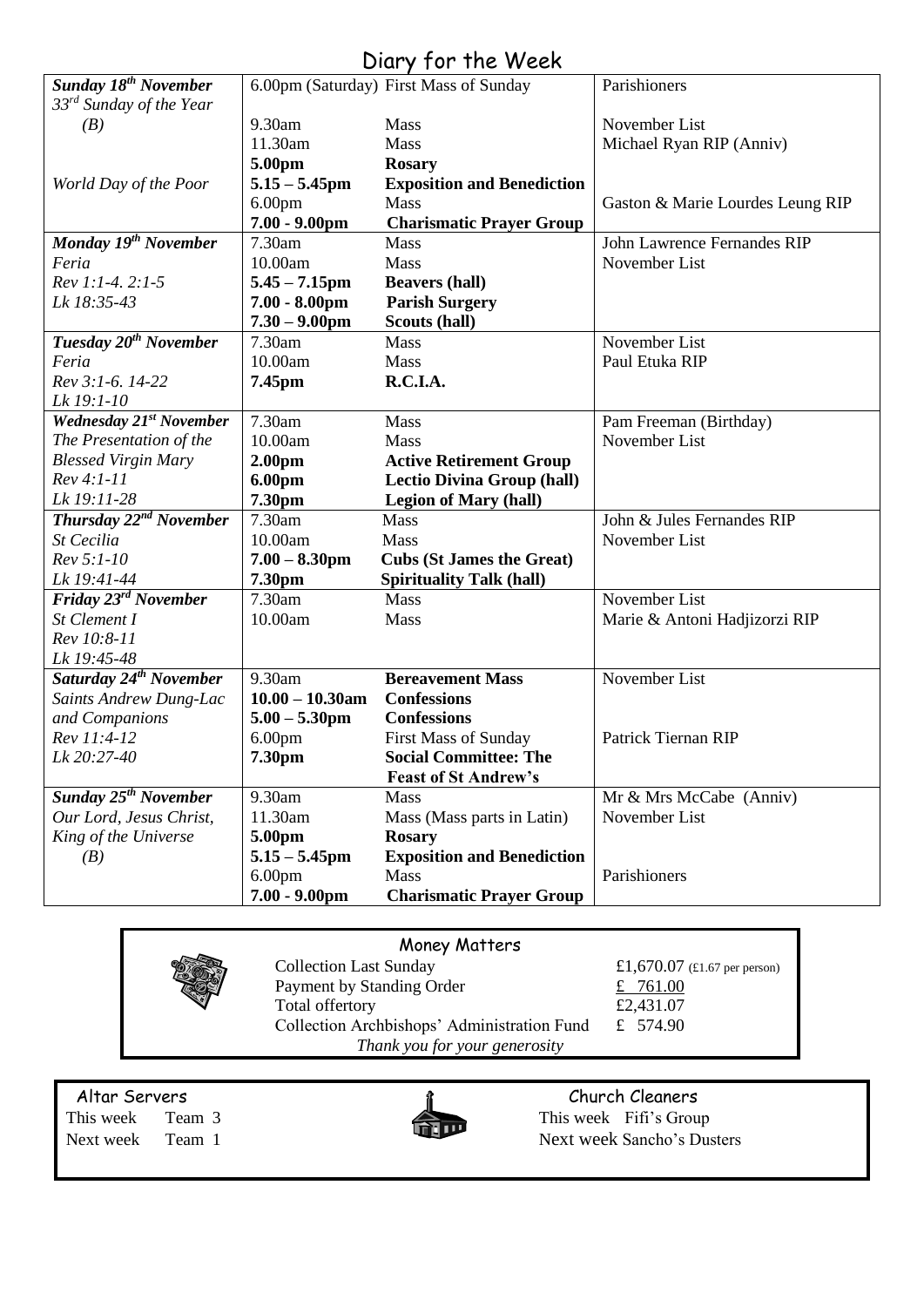### St. Andrew's Parish Notices

#### **SOCIETY OF ST VINCENT DE PAUL (S.V.P.) COFFEE MORNING TODAY**

You are all invited to the SVP coffee morning and table top sale today Sunday 18<sup>th</sup> November in the hall. Please go along to help support the group by buying lots of goods and at the same time drinking coffee/tea and buying lots of cake! All money raised will help support local people who are in need by way of food, clothing and furniture.

#### **NIGERIAN CATHOLIC COMMUNITY**

The group will be meeting for their next General Meeting today Sunday 18<sup>th</sup> November following the 11.30am Mass in the hall.

#### **NOVEMBER PRAYERS FOR THE DECEASED**

During the month of November we particularly pray for those who have died. A list of the deceased whose funerals took place here at St Andrew's will be displayed in the front of the Altar. Anyone who has a relative or friend who has died elsewhere in the last year should give in their names and date of death to the office or to one of the Priests and the name will be added to this list.

Holy Souls envelopes are available in the porch for you to place your lists of deceased. These envelopes will be brought up during each Mass in the month of November. On Saturday 24<sup>th</sup> November at 9.30am we will hold our annual Mass for those who have died in the last year. We will try to invite relatives of those whose funerals took place here in the last year and hope that any parishioner who has had a death in the family in the last year will also come.

#### **EUCHARISTIC MINISTERS**

Please can all Eucharistic Ministers let us know their availability for the Christmas period. Please can you send a note into the office with your availability – thank you.

#### **ST ANDREW'S NIGHT**

The Social Committee will be celebrating the feast of St Andrew's this Saturday 24<sup>th</sup> November in the hall from 7.30 - 10.30pm. The entertainment for the evening will be by tribute artist Gary Glenn who pays tribute to Elvis, Tom Jones, Dean Martin, Neil Diamond, Frank Sinatra and many more. We will have a licenced bar and raffle. Tickets will be sold in advance only, prices £10 adults, £5 children and this price includes a hot meal. Tickets will be on sale after weekend Masses. Telephone: 020 8684 4648 or 020 8406 7450 for more info.

#### **SPICES – THANK YOU**

Joyce Lumsden would like to thank everyone who bought her spices and herbs in aid of the Indonesian Tsunami through CAFOD. Joyce raised £52.95 - thank you again to everyone.

#### **FIRST HOLY COMMUNION**

For those that missed the first meeting you can obtain a form from the Presbytery during the Parish Surgery on Monday evenings. Please note that the closing date for applications is 2<sup>nd</sup> December.

#### **STEWARDSHIP TALKS: THURSDAY AT 7.30PM IN THE HALL**

Please join us for St Andrew's An Encounter with the Lord through Spirituality talks. The talks explore some of the spiritualities of the Church and to encounter the Lord. The talk is on Thursday evening in the hall starting at 7.30pm on 22nd November when the talk is "The spirituality of Thomas Merton" with Fr Gareth Powell. Next week please join us for our last Stewardship Talk on 29<sup>th</sup> November when Deacon Tony and Geraldine Daly are giving a talk on Adoration which will explain their experiences at the recent Adoramus conference including Adoration.

#### **EUCHARISTIC ADORATION**

Thank you for all those who signed up at our recent Mission for Eucharistic Adoration. We are trying to organise a program to develop our Eucharistic Adoration in the parish so please watch this space. In the meantime you are reminded that there is Adoration every Sunday afternoon at 5.15pm and every second Monday of the Month at 7.00pm for Family Holy hour.